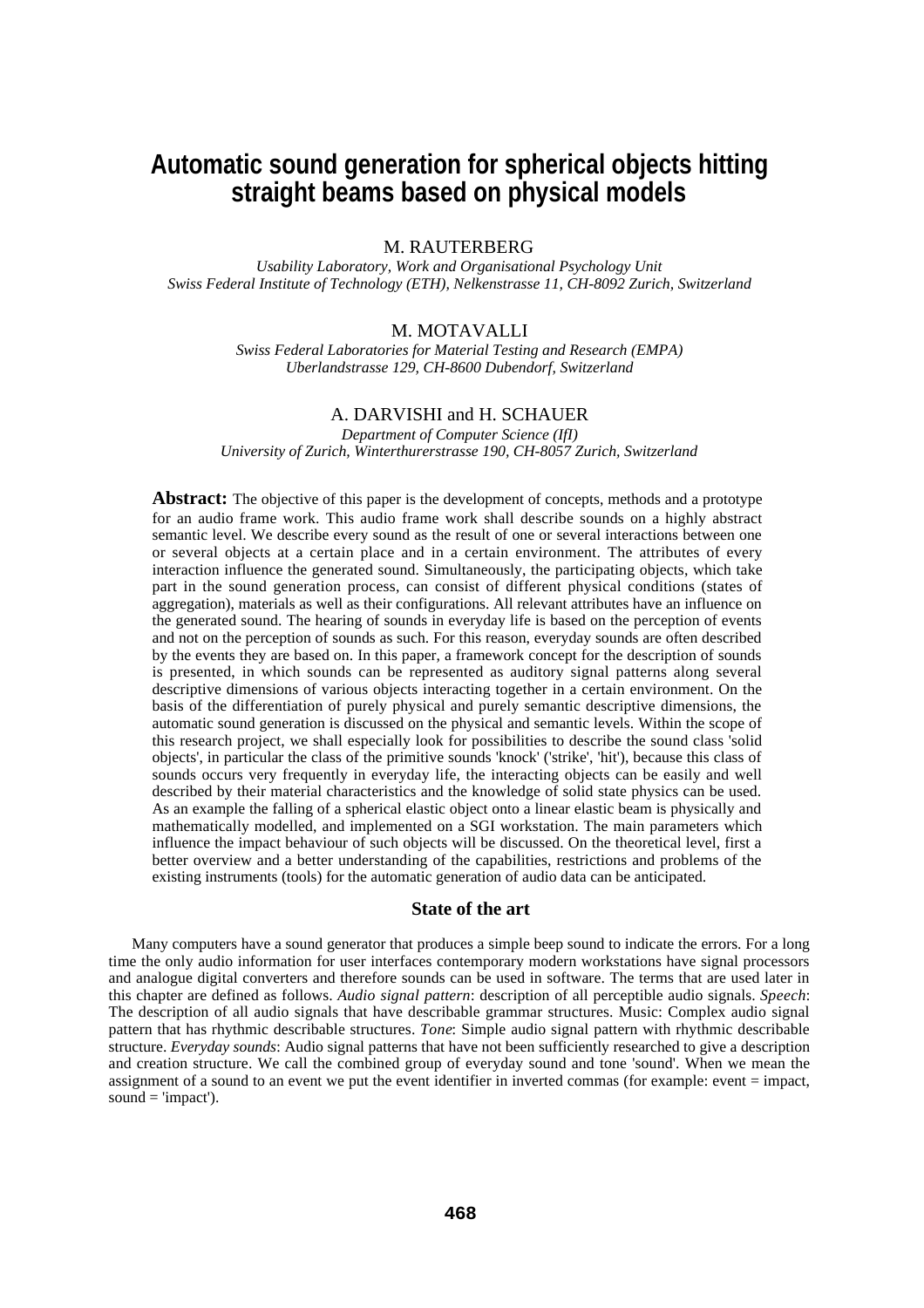# **Comparison of auditory and visual signal pattern**

The textual representation of information is of most use when the user is familiar with the domain area and can demonstrate much experience and knowledge in that domain area. In comparison, more concrete (visual and auditory) representations of information that the user can query are of most use when the domain area is new and unknown. By comparing audio signal patterns with visual signal patterns the different advantages of each can be shown. Sounds and music can be used to improve the user's understanding of visual predecessors or can stand alone as independent sources of information. (For example: sounds as diagnostic support applied with the direction of a process simulation (Gaver, 1991).)

The parallel use of different media and the resulting parallel distribution of information, for example by simultaneously showing a predecessor through a concrete representation and its explanation through audio distribution, leads to a denser sharing of information. In this case, the user can dedicate his attention solely to the visual information, which has parallel audio support. This reduces the need to change the textual or other visual delivery and prevents the overflow of visual information (Gaver, 1991). The redundancy of information represented visually and auditory, as long as the representation of the information is realistically formed, is sensed not as disturbing, but instead it demands and increases information reception. It is important that with simultaneous information representation, that the information is harmonised together and that the different media are well synchronised.

#### **Everyday sound perception**

The perception of auditory signal patterns in everyday life can come in very different forms: a car driving by on the street, a dripping faucet, the confusion of voices from a crowd of people, opera music, a plane flying by, the buzz of a travel alarm clock, the beeping of a wristwatch, etc. All of these auditory signal patterns are divided into four categories: speech, music, sound and noise; sometimes noises and sounds are heard and grouped together. All of these categories are described sufficiently in the physical world through the mixing and superposition of different pitches, frequencies, volumes and sound duration. One of the essential differences between these categories, however, lies in their semantics: Speech serves primarily to convey information, while music and noise can have a pleasant or an unpleasant influence on the emotions. For musicians and other people who are intimate with this area, music and noise have a comparable semantic and informative character as speech does for the normal citizen. Besides from music and noise, the listener is interested next in the possibility of undisturbed, context free perception.

In contrast to music and noise, everyday sounds have a self standing characteristic; they are extremely context sensitive and event related (Gaver, 1986). Through the physical interaction of different everyday objects in 3-D space the sounds of everyday life are created and through propagation they become audible through the air. In comparison with music and noises, the semantically relevant dimension of sound lies not with the characteristic quality of the auditory signal pattern itself, but rather with the quality of the sound producing event as it respects the concerned object (Mountford, 1990).

This difference leads us to the conclusion that sounds are interpreted differently than music based upon their quality. When listening to music we are primarily interested in the effect of music on us; while when hearing everyday sounds we are interested in the quality of the sound producing object and the accompanying circumstances (e.g., surrounding conditions, events, etc.). Of course, music can be heard from the perspective of every day use; in this case the listener pays attention to the nature and tune of the instrument in use, to the tempo, to the acoustic, to the place of performance, etc. This method of listening to music is dependent upon the listener's knowledge of this domain field; only someone who is experienced with music will be able to extract all the various aspects from a piece of music. The average adult is, for the interpretation of everyday sounds, an expert with a large degree of knowledge from experience. This knowledge allows one to evaluate everyday sounds according to the following criteria for relevant information:

- 1) Information about the physical occurrence: we hear, if the fallen glass clinks or breaks.
- 2) Information about unseen structures: when knocking on the wall, we can hear if it is hollow.
- 3) Information about dynamic changes: when filling a wine glass, we can hear when it is full and runs over.
- 4) Information about abnormal conditions: we hear, when the car engine ceases to function properly and runs irregularly.
- 5) Information about occurrences outside of the visual field: the sound of footsteps behind us 'tells' us if someone is approaching.

Listening to everyday sounds is based upon the perception of events and not upon the perception of sounds in and of themselves. This fact becomes clear in the following example: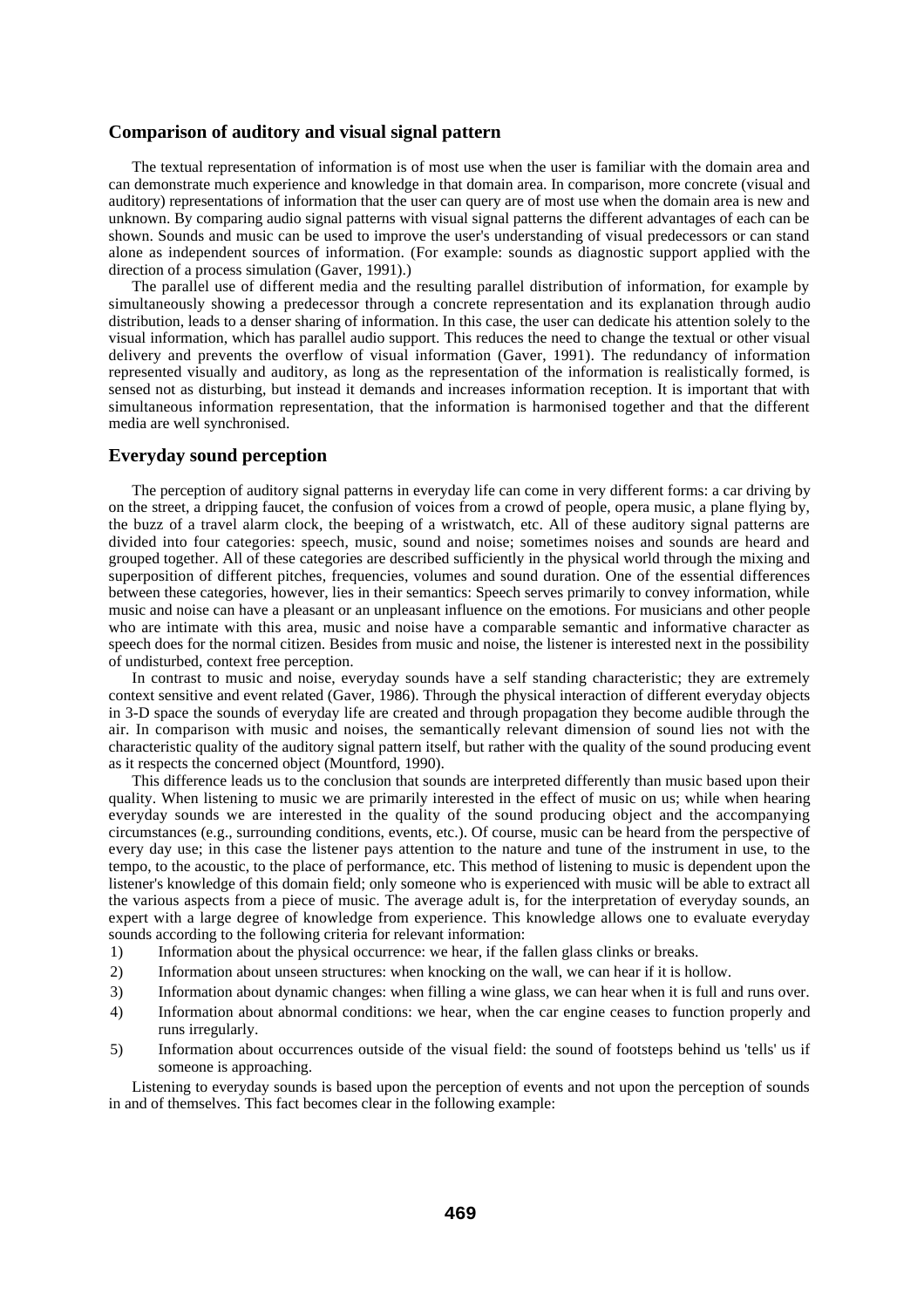----------------------------------------------------------------------

*Illustrative example:*

A pen dropped upon a piece of paper from a height of about 15 cm created a different sound than when it is dropped upon the hard surface of a desk. An altogether different sound is created when a rubber eraser is dropped upon the paper or, respectively, on the desk.

----------------------------------------------------------------------

The sound created in each case of the previous example is neither a characteristic of any of the participating objects (pen, rubber eraser, sheet of paper, desk surface) nor a characteristic of the occurrence 'dropped' itself. The four different sounds in the examples are, with an observation that holds true to the reality of the situation solely determined by their respective interaction and environmental conditions. Everyday sounds are therefore due to a lack of better descriptive possibilities, often described through the underlying occurrence.

Every sound is also a result of one or more interactions between two or more objects in a definite place and in definite surroundings and can be defined as the following:

#### Sound = f (objects, interaction, environment)

Every interaction possesses attributes that have an influence on the produced sound. At the same time the shared objects can participate in the production of sound from different aggregate conditions, materials, and even their configuration. The configurations of these materials possess attributes that also can have an influence on the produced sound.

## **Existing research projects**

With the manufacture and adaptation in the world of interactive computer systems (e.g., multimedia applications) one must decide between the following three types of substitution: 1) *Propagation*: Here the quality of the propagation channel is important (i.e., bandwidth, etc.). 2) *Intake, saving, and reproduction*: this is actually time synchronous with visual processing to add extra significance. 3) *Automatic Productio*n: In this area the realistic generation of context sensitive, auditory signal pattern has the most significance.

We concentrate us in our research to the third area: the automatic production of every day sound. The existing research for audio with interactive systems will be listed. The computer manufacturer, Apple, researches the substitution of audio media for improvement of graphical user interface and presents the so called 'Auditory Icons' such as 'Earcons' (Gaver, 1986; Gaver, 1989; Gaver, 1990; Blattner, 1989). The Bell Communications Research Centre in collaboration with the Massachusetts Institute of Technology developed an 'Audio Window system' as an analogue of the 'Visual Window system' that realised one, two, and three dimensional representations of auditory source (Ludwig, 1990; Wenzel, 1991). The Olivetti Research Centre was developing a so called 'Audio Server' an analogy to the 'Window Server' with a user interface based on the Client Server Model (Binding, 1990). None of the three projects mentioned above, however, allow the description of sounds on a highly abstract semantic level.

#### **State of own research**

It is mainly the following factors in their respective forms and combinations that influence the load for humans in the man computer interaction: the organisation of the learning place and the learning place environment, the content of the learning tasks on the screen, the temporal share of the activity on the screen in proportion to the whole activity, the content of the computer support and the user friendliness of the interactive system.

Our investigations have shown that the user friendliness of a data processing system crucially influences its acceptance by its users. Three different aspects should hereby be discriminated: (1) the functionality and the amount of information, (2) the availability (response times and disturbances) and (3) the operational handling mediated by the user interface (Rauterberg, 1992).

The results of an experiment, that investigated the effects of audio feedback, showed, that the results of a database query at the user interface with an individually selective acoustic feedback were as good as with a previously adjusted standard interface without any acoustic feedback. However, if the users, who considered the acoustic feedback as useful, are compared with those, who considered it not necessary, significant performance advantage results for the persons with a positive mind about the acoustic feedback (Rauterberg et al, 1991).

The results of a second experiment with or without sound feedback in a process control environment showed, that sound feedback improves significantly the performance of operating and controlling the simulation system of an assembly line with 38 different sounds (Rauterberg & Styger, 1994).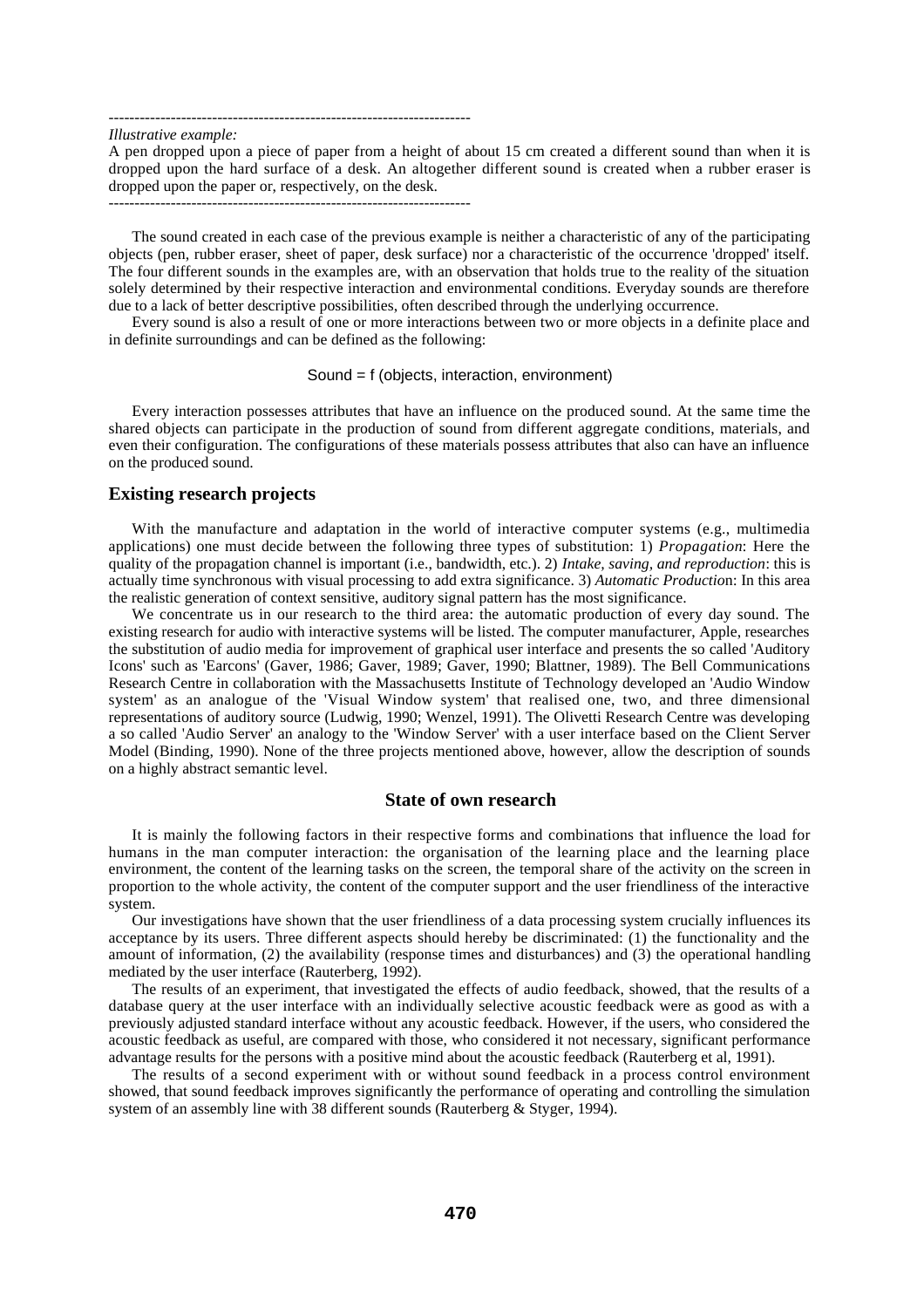## **Definition of the main research goal**

From the analysis of existing models and concepts as well as empirical investigations of the pre phase a definition for the requirements for a new concept and a new model should be derived. The example of an impact (e.g., falling spherical object on the surface of a beam) shows the physical process of producing sound through the interaction of the objects 'spherical object' and 'beam' (fig. 1). The produced sound 'spherical object hits the beam' can be described by the behaviour of the vibration of the beam surface, which has been produced by the deformation resulting from the fall of the spherical object. "When an object is deformed by an external force, internal restoring forces cause a build up potential energy. When the external force is removed, the object's potential energy is transformed to kinetic energy, and it swings through its original position. The object continues to vibrate until the initial input of energy is lost" (Gaver, 1993).

The following concept should help us to find a classification to describe the sounds on a very high abstract and semantic level. The highest level in our sound hierarchy contains the class of everyday sounds that are produced through interaction of two or more objects (interacting objects). The second highest level contains the three different material states (solid, liquid, gaseous), which produce qualitatively diverse sounds. For example, if two or more solid objects interact, then they produce sounds like 'push', 'break', etc. Sounds like 'drop', 'sprinkle' are produced through interaction of different liquid objects, and sounds like 'explode', 'stream' are produced through aerodynamic interactions in the air. All of these so called 'primitive sounds' are characteristically for their classes.

#### **Audio framework**

The term 'framework' comes from the object oriented world and is understood as follows: Already programmed frames that allow the programmers to supplement the application of specific parts in a program. An audio framework should in the term of object-oriented terminology provide the basic sound classes and the possibilities to combine and manipulate them. At the moment there is no such audio framework. As an example we are going to approach the sound class 'impacts'.

Our methodology can be demonstrated by falling a linear elastic spherical object with the elasticity modules E<sub>1</sub>, Poisson ratio  $v_1$ , mass m and radius r<sub>s</sub> onto a straight beam (fig. 1). The material behaviour of the beam is assumed to be isotropic and linear elastic with the elastic modules E, Poisson ratio v, cross sectional area  $A = (h)$  $*$  b), length l and the material density  $\rho$ . First, we will ignore the damping of the system which is mainly affected by the viscoelasticity effects of the material. The behaviour of anisotropic materials such as multilayered composite structures has been previously investigated (see for example Motavalli, 1991). The results of this investigation can be used for the further developments.



**Fig. 1**: Falling a mass on a straight beam

The displacement  $Z(t)$  of the centre of mass of the spherical object hitting the structure satisfies the equation of motion:

$$
Z_{tt} = -\frac{F}{m} \tag{1}
$$

where (.)<sub>tt</sub> =  $d^2$ (.) / dt<sup>2</sup> is the second time derivative, F≥0 is the resultant force acting at the contact region between the beam and the mass.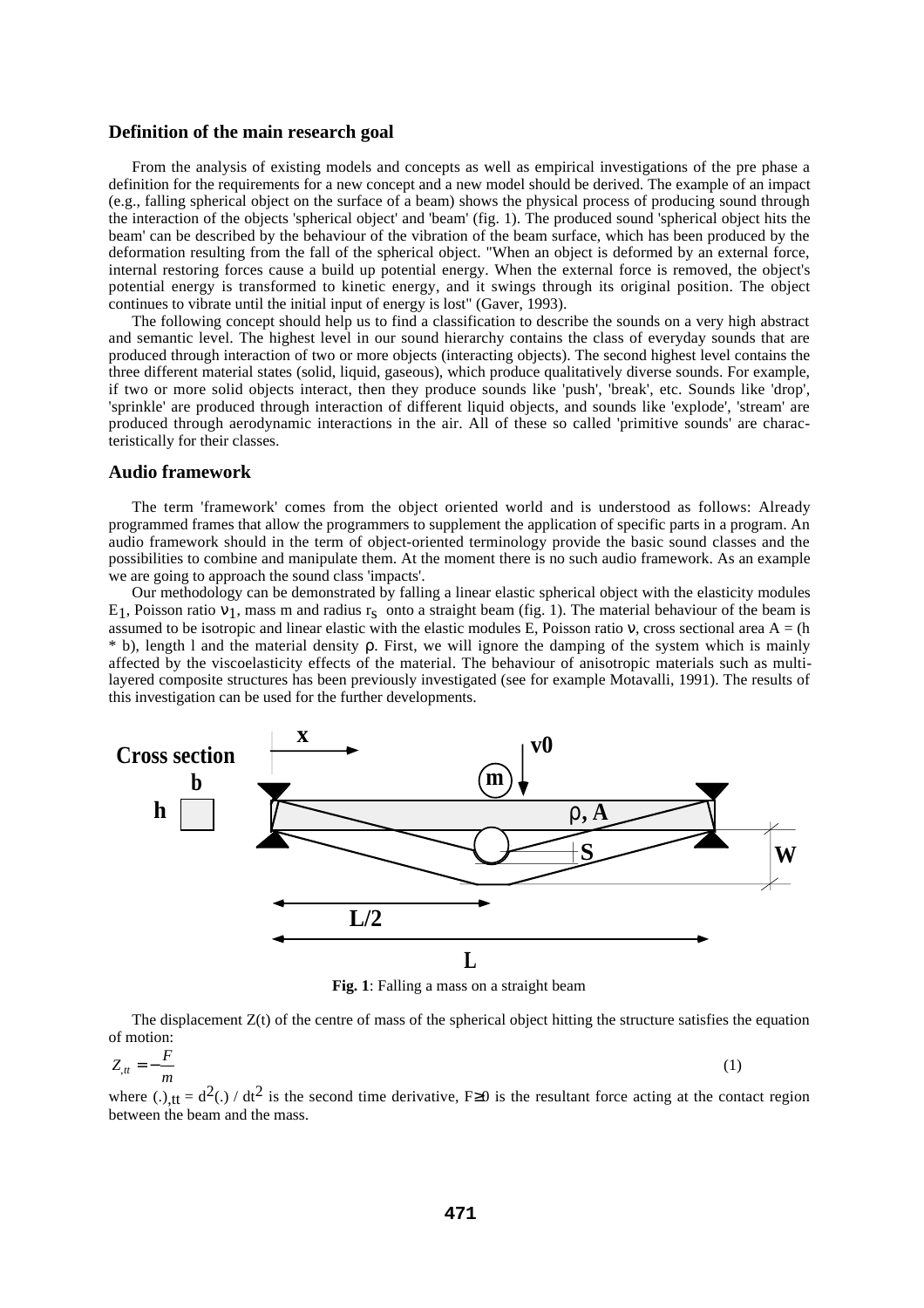The resultant contact Force F can be connected with the maximum relative displacement S of the upper surface of the structure with respect to its middle surface according to (fig. 1) by solving the corresponding classical contact problem of linear elasticity (Hertz, 1881):

$$
F = kS^{\frac{3}{2}}
$$
  
where  $k = \frac{4}{3} \sqrt{r_s} (\frac{E^{\dagger} E_1^{\dagger}}{E^{\dagger} + E_1^{\dagger}}), E^{\dagger} = \frac{E}{1 - v^2}$  and  $E_1^{\dagger} = \frac{E_1}{1 - v_1^2}.$  (2)

One of the most essential assumption in deriving equations (1) and (2) is that the elastodynamic effects in the region of contact are neglected. Furthermore the accuracy of the following equations is quite satisfactory as long as the radius  $r_s$  of the sphere is sufficiently large with respect to the beam thickness h (for example,  $r_s/h \ge 2$ ).

The differential equation of the motion of the beam under distributed load  $q(t,x)$  in terms of lateral displacement W is:

$$
EIW_{,xxxx} + \rho A W_{,tt} = q(t,x) \tag{3}
$$

where (.),  $_{\text{XXXX}} = d^4$ (.) /  $dx^4$  and I = (bh<sup>3</sup>)/12.

Taking the boundary conditions into account, this equation can be solved analytically. After some mathematical operations, the following solution can be derived:

$$
W(t,x) = \sum_{n} \frac{2}{\rho A L} (-1)^{\frac{n-1}{2}} \sin\left(n \frac{\pi x}{L}\right) \left[\frac{1}{\omega_n}\int_0^t F(\tau)\sin(\omega_n(t-\tau))d\tau\right]
$$
(4)

The displacement Z(t) of the centre of the sphere will be given by the sum of the two displacements S and W (fig. 1):

$$
Z = S + W
$$
\n<sup>(5)</sup>

The displacement W at the mid span of the beam is:

$$
W(t, L/2) = \sum_{n=1,3,5,\dots} \frac{2}{\rho A L \omega_n} \int_0^t F(\tau) \sin(\omega_n (t - \tau)) d\tau
$$
 (6)

where  $\omega_n$  are the eigen frequencies of the beam.

Provided that one considers the material damping as an additional effect to the above mentioned model, the following equation can be derived instead of (4):

$$
W(t, L/2) = \sum_{n=1,3,5,\dots} \exp(-\delta_n t) \frac{2}{\rho A L \omega_n} \int_0^t F(\tau) \sin(\omega_n (t-\tau)) d\tau]
$$
(7)

where  $\delta_n$  is the damping constant of the beam material.

Equations (2), (5) and (7) illustrate the dependency of the beam-surface vibration  $(S + W)$  on the following important parameter:

material properties and geometry of the beam and

material properties, geometry and initial velocity of the falling object.

The main advantage of the presented physical model to the existing model in (Gaver,1993) is that the material and geometrical properties of both objects are considered rather than the properties of the impacted beam only. Further investigations are needed to develop solutions for objects with other geometry.

The sound 'ball hits the straight beam' can be automatically generated using the appropriate parameters derived from the physical model of the interacting objects. Using a flat plate (Koller, 1983) and/or a non flat plate (Sayir, 1992) can cause complex mechanical equations.

#### **The importance of an audio framework**

Modern workstations (e.g., NEXT, SGI) provides sound and music kits. They also provide so called basic operations for manipulation of sound patterns in the frequency level. In addition they offer the opportunity to assign a digitised sound to a certain dialogue element, for example a button. All of these approaches assign an unchangeable sound to an object or operation. These sounds are very synthetic. It means context free and does not fulfil our expectation of the real world. Instead of that we understand a sound as a result of one or more interactions between two or more objects in a certain place and a certain environment. It means that a sound can convey more information about the sound source, it's place and environment. Therefore it should be calculated in real time and is context sensitive.

On the theoretical level a better overview and understanding of the skills and restrictions of existing tools for automatic generation of audio data are expected. The new concepts that are planned for development will give a